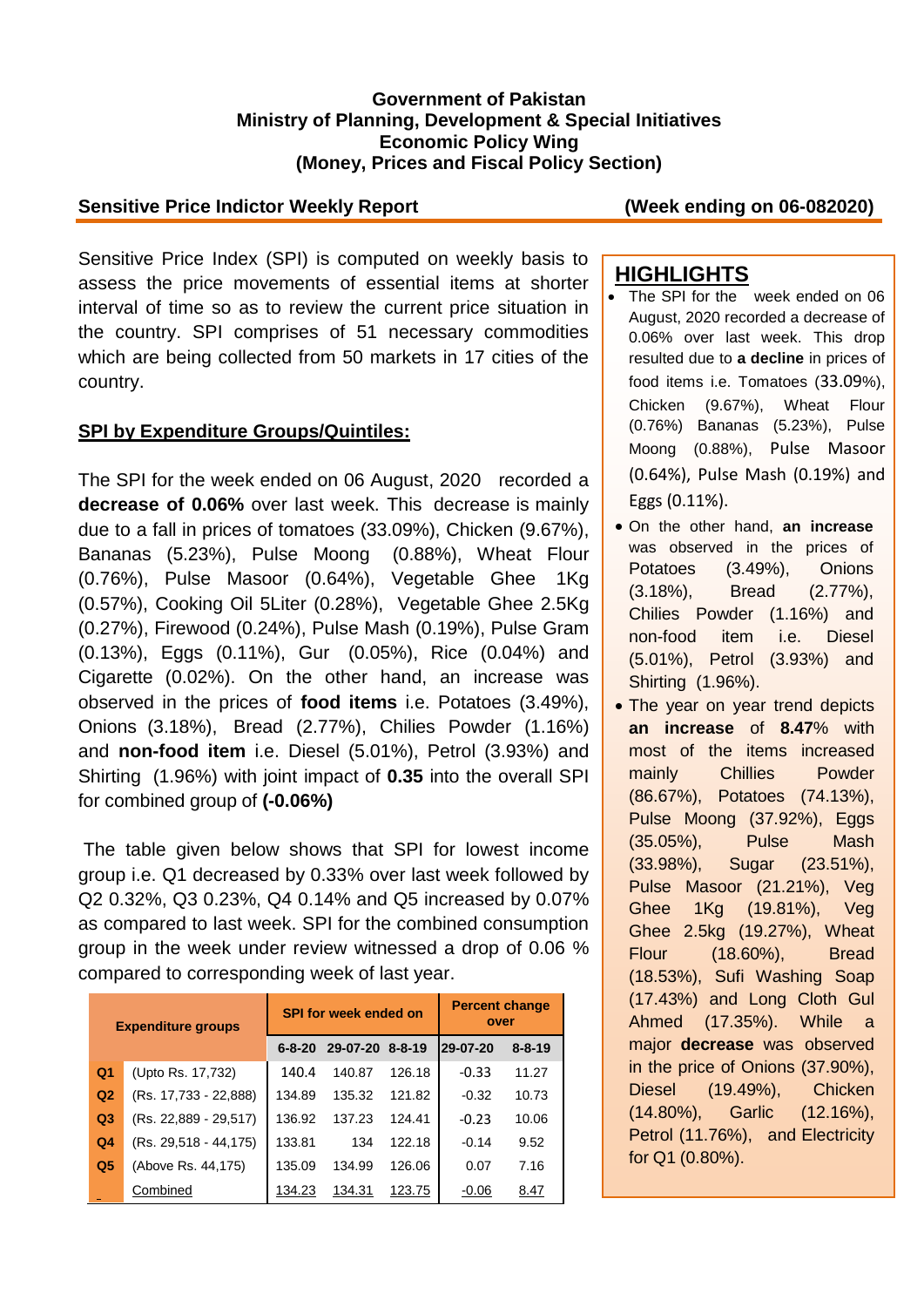#### **Analysis Of Weekly SPI for 27 kitchen items**

The decrease in SPI (0.06%) is contributed to a drop in the index of essential food items in combined group by 0.61% because of reduction in prices of Wheat Flour Bag (0.02%), Tomatoes (0.86%), Chicken Farm (0.45%), Eggs Hen (farm) (0.03%), Bananas (0.02%) and Pulse moong (0.01%) .Similarly, In lowest income group decreasing impact of 0.62% was registered in essential food items as drop was witnessed in price impact of Wheat Flour Bag (0.03%), Chicken (0.30%), Pulse Moong (0.01%), Tomatoes (1.11%), and Bananas (0.02%). During the week, out of 51 items, prices of 15 (29.41%) items increased, 16 (31.37%) items decreased and 20 (39.21%) items remained constant.

On year on year basis impact of increase in prices in combined group is 14.05% which is attributed to increase in prices of kitchen items i.e. Wheat Flour Bag (1.25%) Bread Plain (0.18%), Milk Fresh (4.88%), Eggs Hen Farm (0.83%), Potatoes (1.81%), Sugar Refined (1.40%), and Chillies Powder (1.52%). Whereas percentage increase in prices for the combined group over corresponding week of last year was 8.47 %.

| <b>Price Comparison of Major Kitchen Items (Combined Group)</b> |                      |                |          |          |  |  |  |
|-----------------------------------------------------------------|----------------------|----------------|----------|----------|--|--|--|
|                                                                 |                      | <b>Prices</b>  |          |          |  |  |  |
| Sr.                                                             | <b>Items</b>         |                |          |          |  |  |  |
| <b>No</b>                                                       |                      | $6 - 8 - 2020$ | 29-07-20 | 8-8-2019 |  |  |  |
| 1                                                               | <b>Wheat Flour</b>   | 1025.05        | 1028.85  | 855.59   |  |  |  |
| $\overline{2}$                                                  | <b>Rice Basmati</b>  | 87.46          | 87.45    | 82.75    |  |  |  |
| 3                                                               | <b>Mutton</b>        | 1018.05        | 1018.05  | 914.67   |  |  |  |
| 4                                                               | <b>Chicken Farm</b>  | 149.07         | 161.95   | 171.29   |  |  |  |
| 5.                                                              | <b>Milk Fresh</b>    | 104.08         | 103.13   | 89.6     |  |  |  |
| 6                                                               | <b>Eggs Hen</b>      | 133.29         | 131.14   | 98.77    |  |  |  |
| 7                                                               | Cooking Oil 5 litre  | 1256.24        | 1257.32  | 1109.94  |  |  |  |
| 8                                                               | pulse Gram           | 137.51         | 137.28   | 128.89   |  |  |  |
| 9                                                               | Patatoes             | 65.31          | 62.08    | 39.87    |  |  |  |
| 10                                                              | <b>Sugar Refined</b> | 93.9           | 92.5     | 63.94    |  |  |  |
| 11                                                              | <b>Tomatoes</b>      | 63.79          | 95.73    | 63.94    |  |  |  |

#### **Consumer Prices Of Essential Items in Different Cities**

| Sr.<br><b>No</b> | <b>Units</b>                             | <b>Islamabad</b> | <b>Rawalpindi</b> | Lahorel | <b>Karachi</b> | Quetta  | <b>Peshawar</b> |
|------------------|------------------------------------------|------------------|-------------------|---------|----------------|---------|-----------------|
| 1                | Wheat Flour Bag                          | 867.42           | 863.93            | 860.00  | 1343.02        | 1149.97 | 1104.44         |
| $\overline{2}$   | Rice Basmati Broken<br>(Average Quality) | 101.52           | 95.44             | 74.71   | 95.44          | 114.93  | 90.00           |
| 3                | Mutton (Average Quality)                 | 1140.97          | 1122.77           | 1051.19 | 1030.39        | 1096.96 | 925.95          |
| 4                | Milk fresh                               | 117.42           | 117.93            | 90.00   | 117.81         | 110.00  | 119.70          |
| 5                | Potatoes 1kg                             | 83.20            | 80.38             | 71.14   | 52.55          | 54.85   | 77.66           |
| 6                | Chicken Farm Broiler(1kg)                | 145.11           | 132.23            | 126.00  | 182.87         | 174.95  | 149.26          |
| 7                | Tomato                                   | 92.21            | 81.51             | 74.32   | 58.52          | 49.32   | 66.49           |
| 8                | <b>Chilies Powder</b>                    | 280.00           | 280.00            | 280.00  | 280.00         | 280.00  | 280.00          |
| 9                | Onions                                   | 60.78            | 51.72             | 45.93   | 52.55          | 34.76   | 47.58           |
| 10               | Cooking Oil                              | 1240.00          | 1240.00           | 1240.00 | 1240.00        | 1240.00 | 1300.00         |
| 11               | Pulse Moong                              | 254.62           | 249.79            | 237.40  | 244.15         | 284.97  | 235.51          |